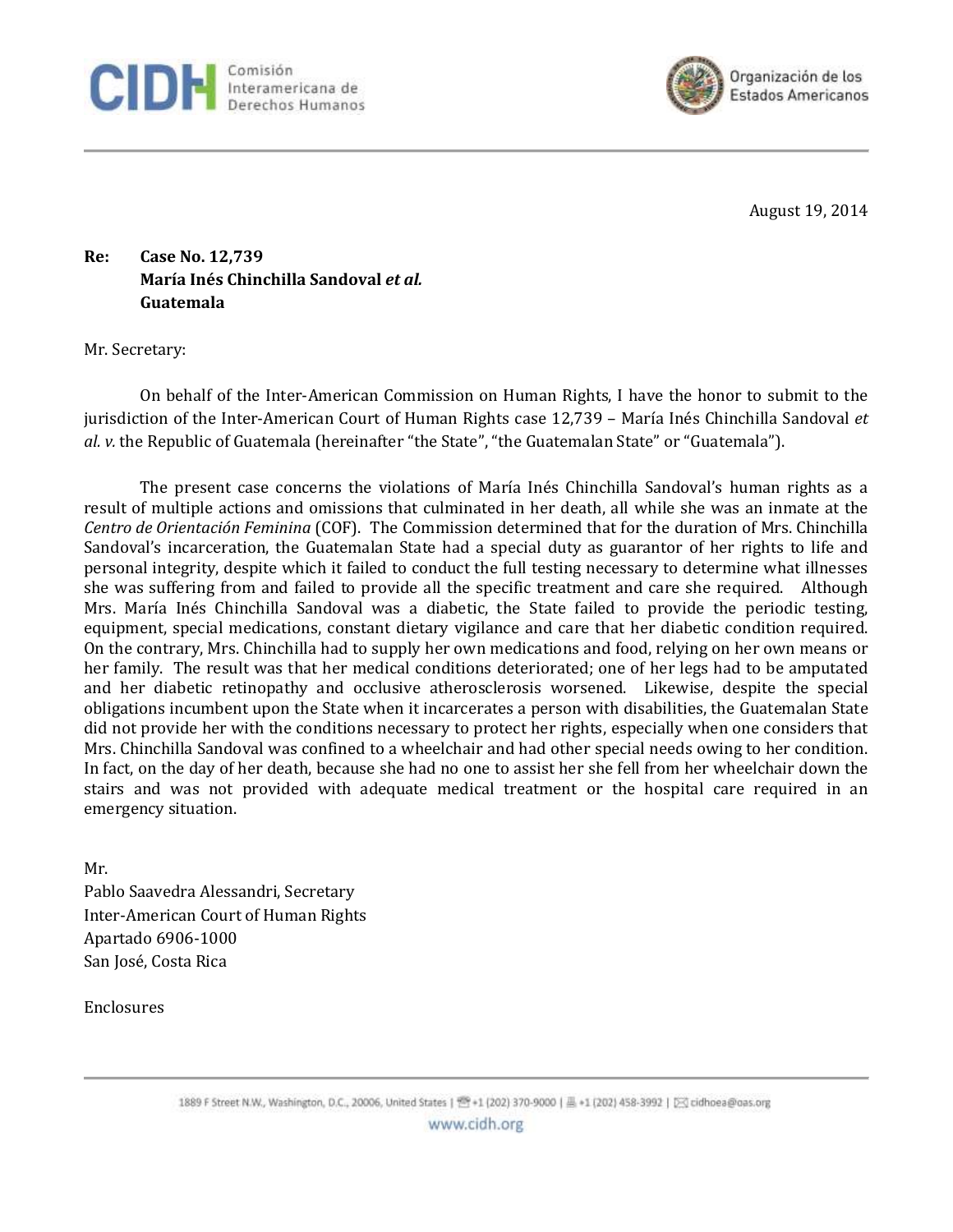



The Commission considered the fact that although Mrs. Chinchilla had applied several times for "remission of sentence" citing her deteriorating health and the problems with the treatment she was receiving, she did not receive effective judicial protection. Furthermore, the investigation undertaken by the State did not determine whether the established causes of her death ("pulmonary edema" and "hemorrhagic pancreatitis") were the result of a lack of proper medical care and the detention conditions in which Mrs. Chinchilla was held. To this day, the various types of blame that may attach to her death have never been established.

The State ratified the American Convention on Human Rights on May 25, 1978, and accepted the contentious jurisdiction of the Court on March 9, 1987.

The Commission has designated Commissioner James Cavallaro and Executive Secretary Emilio Álvarez Icaza L. as its delegates. Likewise, Elizabeth Abi-Mershed, Deputy Executive Secretary, Silvia Serrano Guzmán and Jorge Humberto Meza F., attorneys with the Executive Secretariat of the IACHR, have been designated to serve as legal advisors.

In accordance with Article 35 of the Rules of Procedure of the Inter-American Court, the Commission is enclosing a copy of Merits Report No. 7/14, prepared in compliance with Article 50 of the American Convention, as well as a copy of the entire file of the case before the Inter-American Commission (Appendix I) and the annexes used in preparing report 7/14 (Annexes). The State was notified of the Merits Report by a communication dated May 19, 2014, in which it was given two months to report on its compliance with the recommendations made therein. The Guatemalan State submitted a report in which it stated that it had not committed the violations of the American Convention declared in the Merits Report and hence was not called upon to order reparations of any kind for Mrs. Chinchilla.

The Commission, therefore, decided to submit this case to the jurisdiction of the Inter-American Court because of the need to obtain justice for the victim. The Inter-American Commission is submitting to the Court's jurisdiction all the facts and human rights violations described in Merits Report 7/14.

Accordingly, the Commission is asking the Court to adjudge and declare the international responsibility of the State of Guatemala for the following:

- 1. Violation of the right to life protected under Article 4(1) of the American Convention, in conjunction with Article 1(1) thereof, to the detriment of Mrs. María Inés Chinchilla Sandoval.
- 2. Violation of the right to personal integrity, protected under Article 5(1) of the American Convention, in conjunction with Article  $1(1)$  thereof, to the detriment of Mrs. María Inés Chinchilla Sandoval.

1889 F Street N.W., Washington, D.C., 20006, United States | 图 +1 (202) 370-9000 | 图 +1 (202) 458-3992 | [23] cidhoea@oas.org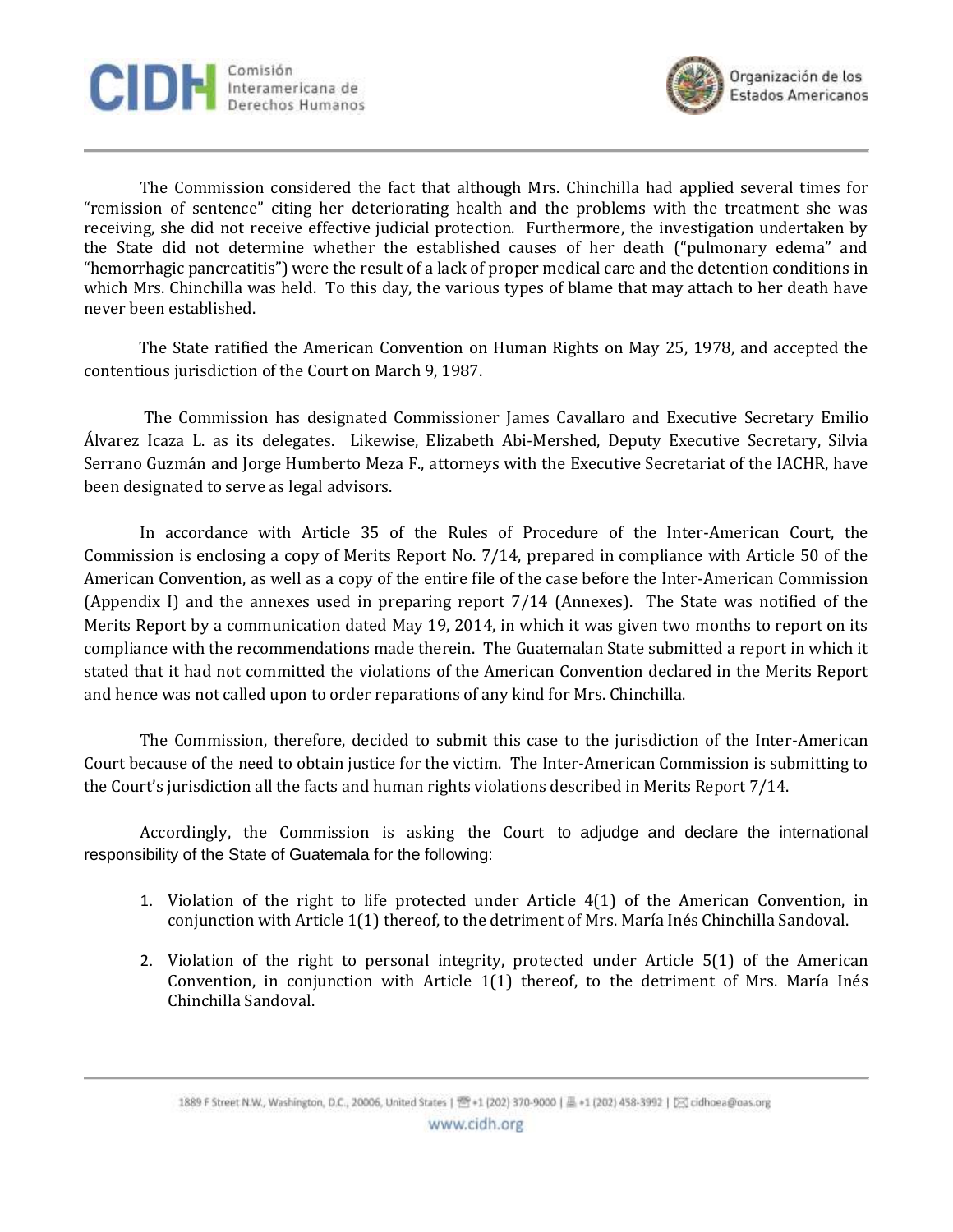



3. Violation of the judicial guarantees and the right to judicial protection recognized in articles 8(1) and 25 of the American Convention, in conjunction with articles 1(1) and 2 thereof, to the detriment of Mrs. María Inés Chinchilla Sandoval and her next of kin.

The Commission is also asking the Court to order the following reparations:

- 1. Provide full redress for the human rights violations declared in the report, to include both the material and moral aspects.
- 2. Conduct and complete a thorough, impartial, effective and swift investigation to establish the blame –criminal and otherwise- for the violations established in the report.
- 3. Adopt measures of non-repetition, to include the following: i) the guarantee of adequate and prompt access to medical care in the *Centro de Orientación Femenino;* ii) the guarantee of adequate prison conditions for disabled persons incarcerated in *the Centro de Orientación Femenino,* consistent with the standards described in the present report; iii) institutional strengthening and training of judicial authorities charged with enforcement of sentences, to ensure that they effectively perform their role as guarantors of the rights of persons deprived of liberty; and iv) regulation of a rapid and effective judicial remedy that can be used to secure protection of the rights to life and to humane treatment when the health needs of inmates so require.

Apart from the need to obtain justice owing to the failure to comply with the recommendations made in the merits report, the Commission believes that the case raises questions of inter-America *ordre public.* Specifically, the case will give the Court an opportunity to develop and elaborate upon its case law on the subject of the rights to life, to personal integrity and to judicial protection enjoyed by persons deprived of their liberty who require specific medical treatment because of the particular nature of their illness and/or who have a disability. This case will also give the Court an opportunity to build upon its case law on the subject of the standards of due diligence required when investigating cases in which a person died while in the custody of the State because of a lack of proper medical attention, and regarding the extent of the duty to punish health professionals, court authorities and prison officials for failure to provide proper medical care and to ensure adequate detention conditions.

Because the issues that this case raises have a significant impact on inter-American *ordre public,* in keeping with Article 35(1)(f) of the Rules of Procedure of the Inter-American Court, the Inter-American Commission will offer the following statements by the following experts:

**An expert, whose name will be reported shortly,** who will make a statement on what the extent and nature of the States' obligations are with respect to the health of persons deprived of liberty, based on international human rights law. Specifically, the expert will focus on the States' obligations in the case of